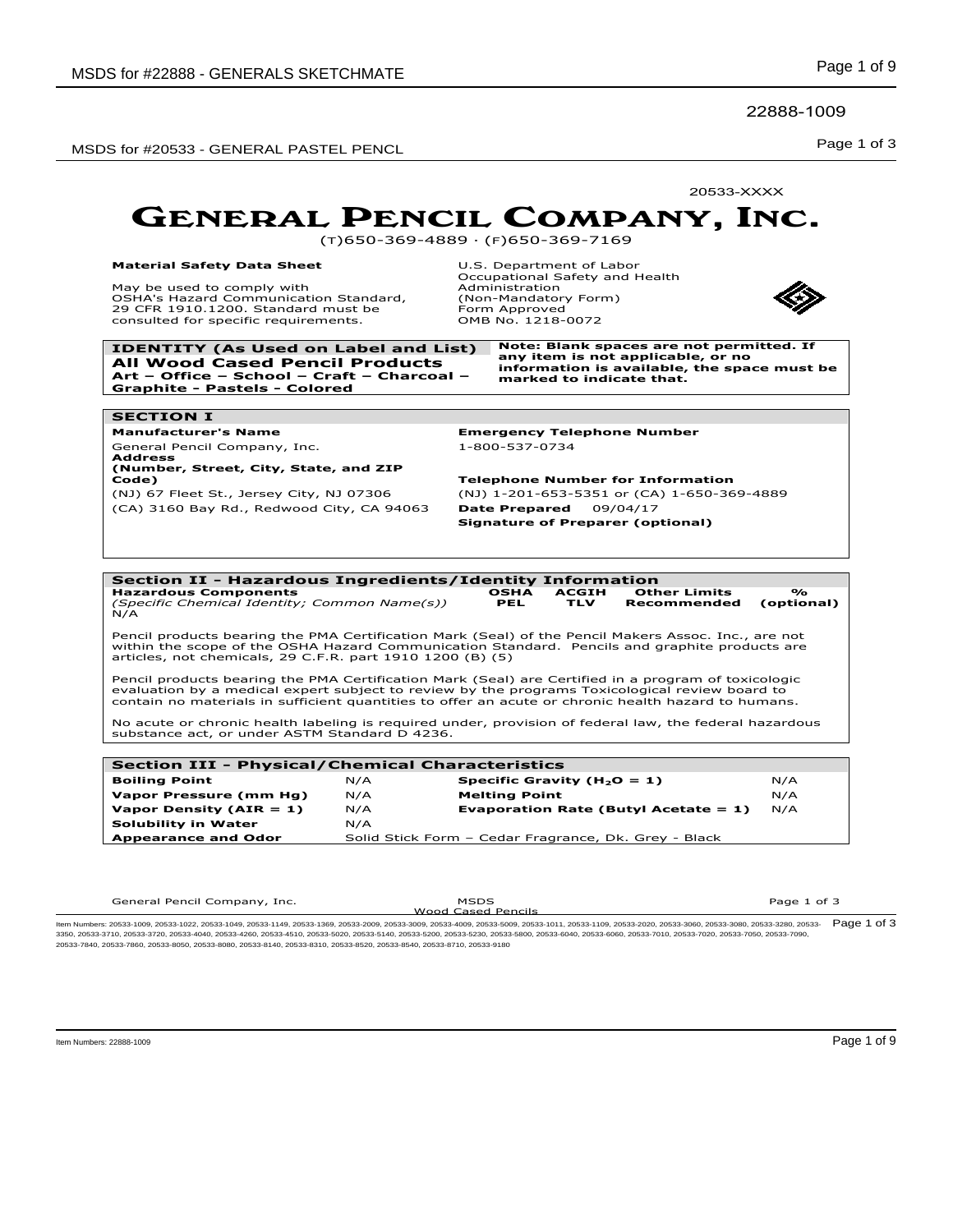MSDS for #20533 - GENERAL PASTEL PENCL Noticed that the state of the state of the Page 2 of 3

### GENERAL PENCIL COMPANY, INC.

(T)650-369-4889 · (F)650-369-7169

| <b>Section IV - Fire and Explosion Hazard Data</b>                    |                    |                       |       |                            |                                                                                                            |
|-----------------------------------------------------------------------|--------------------|-----------------------|-------|----------------------------|------------------------------------------------------------------------------------------------------------|
| <b>Flash Point</b>                                                    | <b>Flammable</b>   |                       |       |                            |                                                                                                            |
| (Method Used)                                                         | Limits             |                       | LEL   |                            | UEL                                                                                                        |
| $365^\circ$ F                                                         | N/A                |                       | N/A   |                            | N/A                                                                                                        |
| <b>Extinguishing Media</b>                                            |                    |                       |       |                            |                                                                                                            |
| Foam, Carbon Dioxide, Dry Chemical                                    |                    |                       |       |                            |                                                                                                            |
| <b>Special Fire Fighting Procedures</b><br>products burning in bulk.  |                    |                       |       |                            | A self contained breathing device should be used when there is potential exposure to combustion            |
| <b>Unusual Fire and Explosion Hazards</b><br>other irritating gasses. |                    |                       |       |                            | Pencil products stored in bulk are subject to ignition by fire and may, in case of fire, release toxic and |
| <b>Section V - Reactivity Data</b>                                    |                    |                       |       |                            |                                                                                                            |
|                                                                       |                    |                       |       | <b>Conditions to Avoid</b> |                                                                                                            |
| <b>Stability</b>                                                      | Unstable<br>Stable | N/A<br>N/A            | N/A   |                            |                                                                                                            |
|                                                                       |                    |                       |       |                            |                                                                                                            |
| <b>Incompatibility (Materials to Avoid)</b><br>N/A                    |                    |                       |       |                            |                                                                                                            |
|                                                                       |                    |                       |       |                            |                                                                                                            |
| <b>Hazardous Decomposition or Byproducts</b><br>N/A                   |                    |                       |       |                            |                                                                                                            |
| <b>Hazardous Polymerization</b>                                       |                    | <b>May Occur</b>      | N/A   | <b>Conditions to Avoid</b> |                                                                                                            |
| N/A                                                                   |                    | <b>Will Not Occur</b> | N/A   | N/A                        |                                                                                                            |
|                                                                       |                    |                       |       |                            |                                                                                                            |
| <b>Section VI - Health Hazard Data</b>                                |                    |                       |       |                            |                                                                                                            |
| Route(s) of Entry:                                                    | Inhalation?        |                       | Skin? |                            | <b>Ingestion?</b>                                                                                          |
| N/A                                                                   | N/A                |                       | N/A   |                            | N/A                                                                                                        |
| <b>Health Hazards (Acute and Chronic)</b>                             |                    |                       |       |                            |                                                                                                            |
| N/A                                                                   |                    |                       |       |                            |                                                                                                            |
| <b>Carcinogenicity:</b>                                               | NTP?               |                       |       | <b>IARC Monographs?</b>    | <b>OSHA Regulated?</b>                                                                                     |
| N/A                                                                   | N/A                |                       | N/A   |                            | N/A                                                                                                        |
| <b>Signs and Symptoms of Exposure</b>                                 |                    |                       |       |                            |                                                                                                            |
| N/A                                                                   |                    |                       |       |                            |                                                                                                            |
| <b>Medical Conditions Generally Aggravated by Exposure</b>            |                    |                       |       |                            |                                                                                                            |
| N/A                                                                   |                    |                       |       |                            |                                                                                                            |
| <b>Emergency and First Aid Procedures</b>                             |                    |                       |       |                            |                                                                                                            |
| N/A                                                                   |                    |                       |       |                            |                                                                                                            |

| General Pencil Company, Inc. | <b>MSDS</b>        | Page 2 of 3 |
|------------------------------|--------------------|-------------|
| .                            | ______             |             |
|                              | Wood Cased Pencils |             |
|                              |                    |             |

Wood Cased Pencils Item Numbers: 20533-1009, 20533-1022, 20533-1049, 20533-1149, 20533-1369, 20533-2009, 20533-3009, 20533-4009, 20533-5009, 20533-1011, 20533-1109, 20533-2020, 20533-3060, 20533-3080, 20533-3280, 20533- 3350, 20533-3710, 20533-3720, 20533-4040, 20533-4260, 20533-4510, 20533-5020, 20533-5140, 20533-5200, 20533-5230, 20533-5800, 20533-6040, 20533-6060, 20533-7010, 20533-7020, 20533-7050, 20533-7090, Page 2 of 3 20533-7840, 20533-7860, 20533-8050, 20533-8080, 20533-8140, 20533-8310, 20533-8520, 20533-8540, 20533-8710, 20533-9180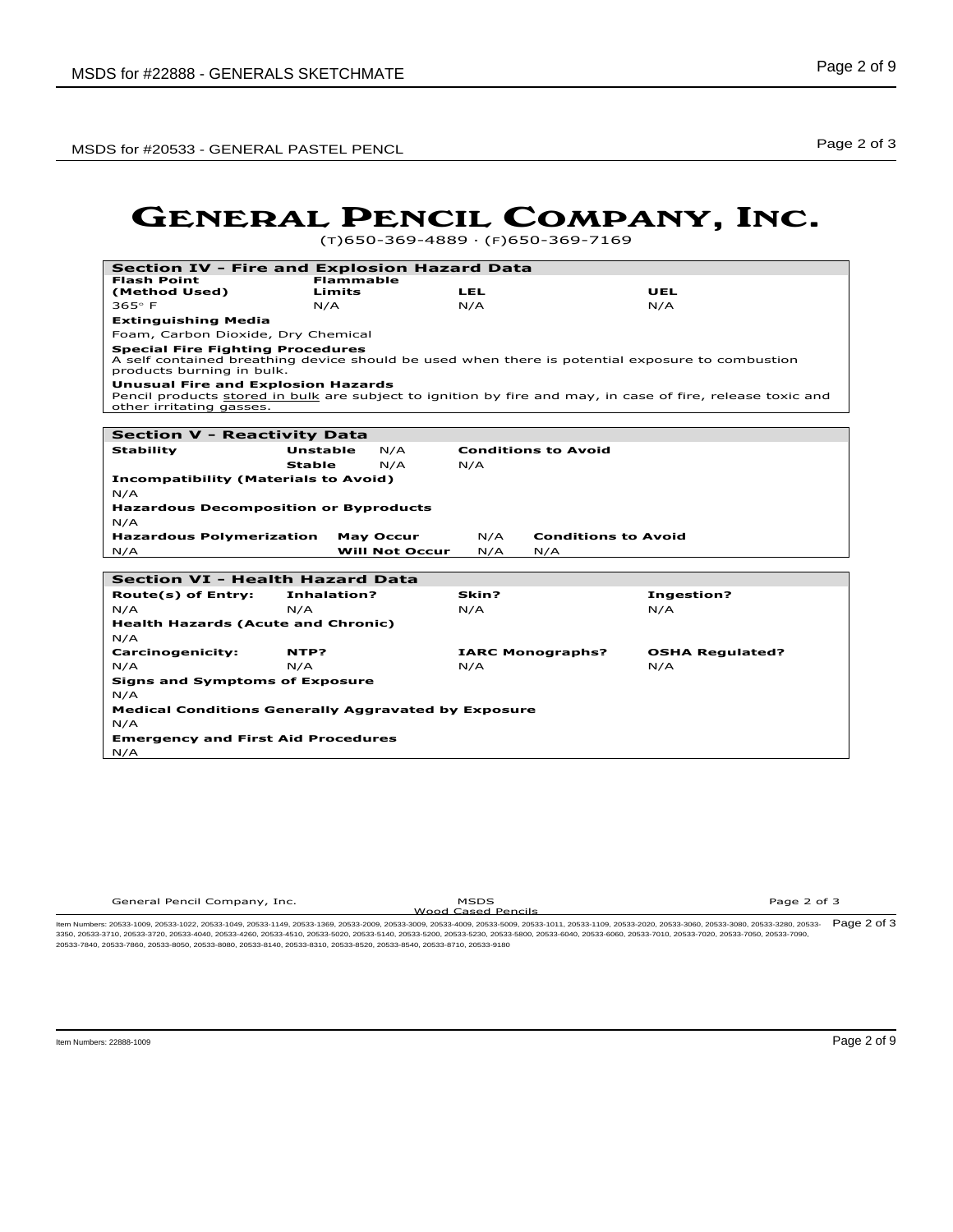Page 3 of 3 MSDS for #20533 - GENERAL PASTEL PENCL

### GENERAL PENCIL COMPANY, INC.

(T)650-369-4889 · (F)650-369-7169

| Section VII - Precautions for Safe Handling and Use       |                             |                       |                |     |
|-----------------------------------------------------------|-----------------------------|-----------------------|----------------|-----|
| Steps to Be Taken in Case Material is Released or Spilled |                             |                       |                |     |
| N/A                                                       |                             |                       |                |     |
| <b>Waste Disposal Method</b>                              |                             |                       |                |     |
| N/A                                                       |                             |                       |                |     |
| <b>Precautions to Be taken in Handling and Storing</b>    |                             |                       |                |     |
| N/A                                                       |                             |                       |                |     |
| <b>Other Precautions</b>                                  |                             |                       |                |     |
| N/A                                                       |                             |                       |                |     |
|                                                           |                             |                       |                |     |
| <b>Section VIII - Control Measures</b>                    |                             |                       |                |     |
| <b>Respiratory Protection (Specify Type)</b>              |                             |                       |                |     |
| N/A                                                       |                             |                       |                |     |
| <b>Ventilation:</b>                                       | <b>Local Exhaust</b>        | N/A                   | <b>Special</b> | N/A |
|                                                           | <b>Mechanical (General)</b> | N/A                   | Other          | N/A |
| <b>Protective Gloves</b>                                  |                             | <b>Eye Protection</b> |                |     |
| N/A                                                       | N/A                         |                       |                |     |
| <b>Other Protective Clothing or Equipment</b>             |                             |                       |                |     |
| N/A                                                       |                             |                       |                |     |
| <b>Work/Hygienic Practices</b>                            |                             |                       |                |     |
| N/A                                                       |                             |                       |                |     |
| <b>Section IX - Other</b>                                 |                             |                       |                |     |

PMA Certified

\* U.S.G.P.O.: 1986 - 491 - 529/45775

\*\*This information sheet is for the consumer use of this product only. \*\*\*The information herein is given in good faith, but no warranty, expressed or implied, is made.

General Pencil Company, Inc. **MSDS** Wood Cased Pencils Page 3 of 3

ltem Numbers: 20533-1009, 20533-1022, 20533-1049, 20533-1149, 20533-1369, 20533-2009, 20533-3009, 20533-3009, 20533-3011, 20533-1109, 20533-2020, 20533-3060, 20533-3080, 20533-3080, 20533-3280, 20533-3080, 20533-3080, 2053 3350, 20533-3710, 20533-3720, 20533-4040, 20533-4260, 20533-4510, 20533-5020, 20533-5140, 20533-5200, 20533-5230, 20533-5800, 20533-6040, 20533-6060, 20533-7010, 20533-7020, 20533-7050, 20533-7090, 20533-7840, 20533-7860, 20533-8050, 20533-8080, 20533-8140, 20533-8310, 20533-8520, 20533-8540, 20533-8710, 20533-9180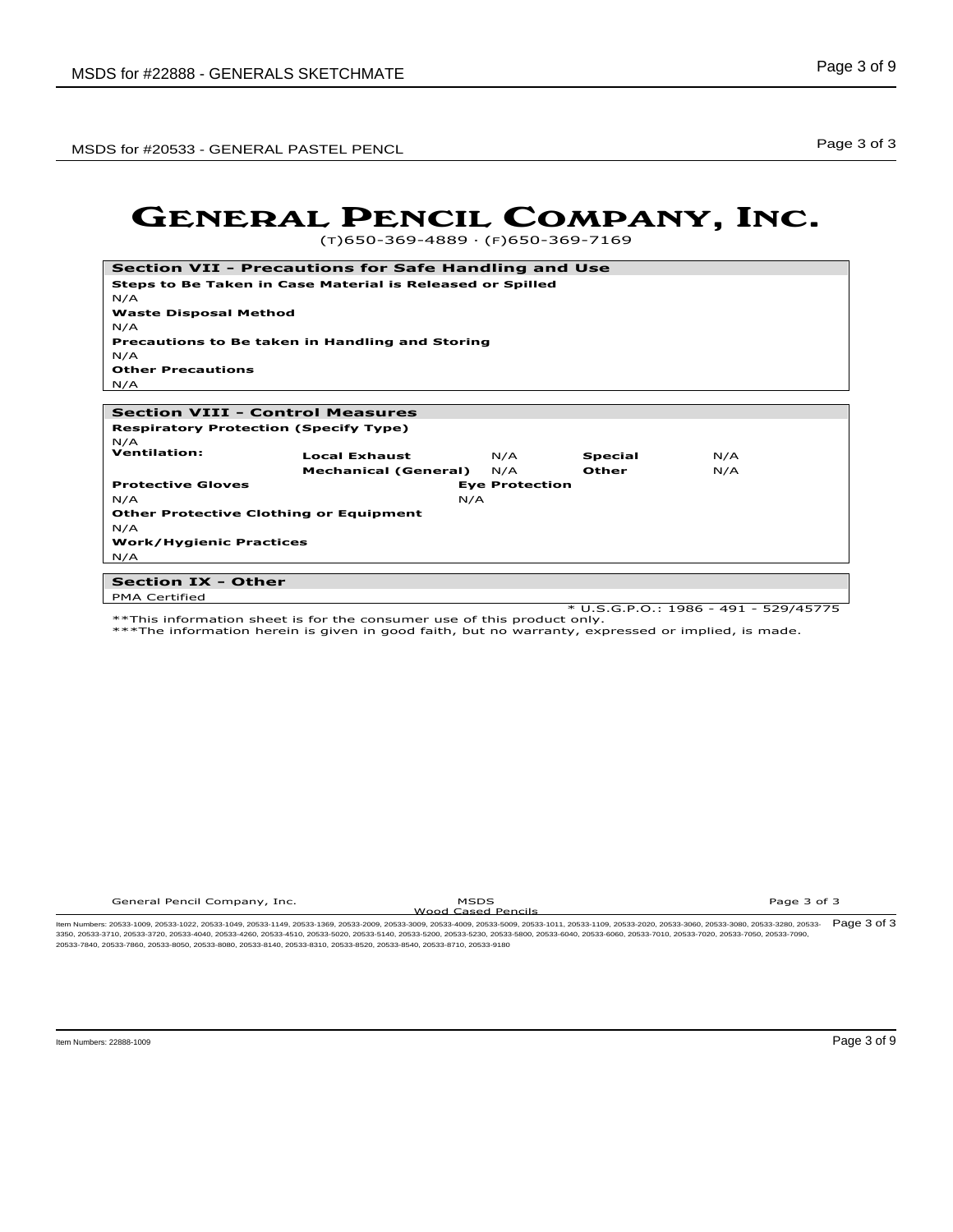(T)650-369-4889 · (F)650-369-7169

#### **Material Safety Data Sheet**

May be used to comply with OSHA's Hazard Communication Standard, 29 CFR 1910.1200. Standard must be consulted for specific requirements.

U.S. Department of Labor Occupational Safety and Health Administration (Non-Mandatory Form) Form Approved OMB No. 1218-0072



**% (optional)**

| <b>IDENTITY (As Used on Label and List)</b> | $\mathbf N$ |
|---------------------------------------------|-------------|
| <b>Factis Erasers</b>                       | aı<br>in    |

**ote: Blank spaces are not permitted. If any item is not applicable, or no information is available, the space must be marked to indicate that.**

#### **SECTION I**

**Manufacturer's or Distributors Name Emergency Telephone Number** General Pencil Company, Inc. 1-800-537-0734 **Address (Number, Street, City, State, and ZIP Code) Telephone Number for Information**

(NJ) 67 Fleet St., Jersey City, NJ 07306 (NJ) 1-201-653-5351 or (CA) 1-650-369-4889 (CA) 3160 Bay Rd., Redwood City, CA 94063 **Date Prepared** 1/13/18 **Signature of Preparer (optional)**

#### **Section II - Hazardous Ingredients**

**Hazardous Components** *(Specific Chemical Identity; Common Name(s))* N/A

**OSHA PEL ACGIH TLV**

**Other Limits Recommended**

**Section III – Physical and Chemical Characteristics Boiling Point N/A Specific Gravity (H<sub>2</sub>O = 1)** N/A **Vapor Pressure (mm Hg)** N/A **Melting Point** N/A **Vapor Density (AIR = 1)** N/A **Evaporation Rate (Butyl Acetate = 1)** N/A **Solubility in Water** N/A **Reactivity in Water** Non-Reative

**Appearance and Odor Section IV - Fire and Explosion Information Flash Point (Method Used) Auto ignition Temperature Explosion limits in air (% by volume)** N/A Not explosive **Extinguishing Media** No special media required **Special Fire Fighting Procedures** No special fire fighting procedures required **Unusual Fire and Explosion Hazards**

General Pencil Company, Inc. **MSDS** 

Not combustible

**Factis Eraser**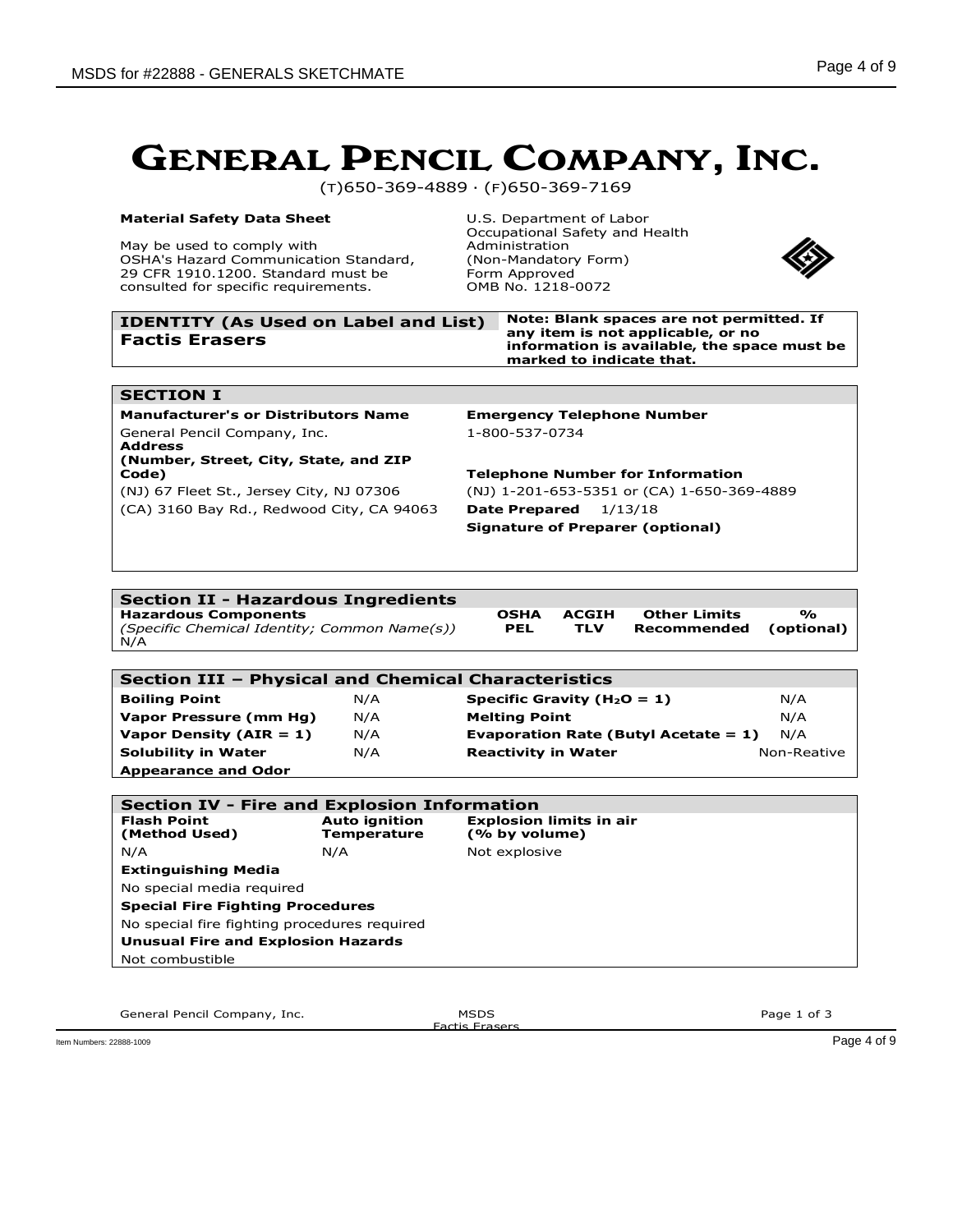(T)650-369-4889 · (F)650-369-7169

|                                                                        | Section V - Physical Hazards/Reactivity |                       |             |                            |  |  |
|------------------------------------------------------------------------|-----------------------------------------|-----------------------|-------------|----------------------------|--|--|
| <b>Stability</b>                                                       | <b>Unstable</b>                         | N/A                   |             | <b>Conditions to Avoid</b> |  |  |
|                                                                        | <b>Stable</b>                           | N/A                   | N/A         |                            |  |  |
| <b>Hazardous Polymerization Products</b>                               |                                         |                       |             |                            |  |  |
| N/A                                                                    |                                         |                       |             |                            |  |  |
| <b>Incompatibility (Materials to Avoid)</b>                            |                                         |                       |             |                            |  |  |
| N/A                                                                    |                                         |                       |             |                            |  |  |
| <b>Hazardous Decomposition or Byproducts</b>                           |                                         |                       |             |                            |  |  |
| N/A                                                                    |                                         |                       |             |                            |  |  |
| <b>Hazardous Polymerization</b>                                        |                                         | <b>May Occur</b>      | N/A         | <b>Conditions to Avoid</b> |  |  |
|                                                                        |                                         | <b>Will Not Occur</b> | N/A         | N/A                        |  |  |
|                                                                        |                                         |                       |             |                            |  |  |
| <b>Section VI - Health Hazard Data</b>                                 |                                         |                       |             |                            |  |  |
| <b>Permissible Exposure Level</b>                                      |                                         |                       |             |                            |  |  |
| See Section II for Component PEL/TLV's                                 |                                         |                       |             |                            |  |  |
| <b>Route(s) of Entry</b>                                               |                                         |                       |             |                            |  |  |
| Eye, Skin, Ingestion                                                   |                                         |                       |             |                            |  |  |
| <b>Effects and Symptoms of Acute Exposure</b>                          |                                         |                       |             |                            |  |  |
| None expected                                                          |                                         |                       |             |                            |  |  |
| <b>Effects and Symptoms of Chronic Exposure</b>                        |                                         |                       |             |                            |  |  |
| None expected                                                          |                                         |                       |             |                            |  |  |
| <b>Carcinogen Listing</b>                                              | <b>NTP</b>                              |                       | <b>IARC</b> | <b>OSHA</b>                |  |  |
|                                                                        | <b>NO</b>                               |                       | <b>NO</b>   | <b>NO</b>                  |  |  |
| <b>See Section II for Components Affected</b>                          |                                         |                       |             |                            |  |  |
| Medical Conditions Usually Aggravated by Over Exposure to This Product |                                         |                       |             |                            |  |  |
| None                                                                   |                                         |                       |             |                            |  |  |
| <b>First Aid Measures</b>                                              |                                         |                       |             |                            |  |  |
| None required. No acute health effects expected                        |                                         |                       |             |                            |  |  |
|                                                                        |                                         |                       |             |                            |  |  |
| Section VII - Spill or Leak Procedures                                 |                                         |                       |             |                            |  |  |

### **Precautions to Be taken in Handling and Storing**

N/A **Steps to be Taken In Case a Material is Spilled** No special spill procedures required **Waste Disposal Method**

Dispose in accordance with Federal, State, and Local regulations.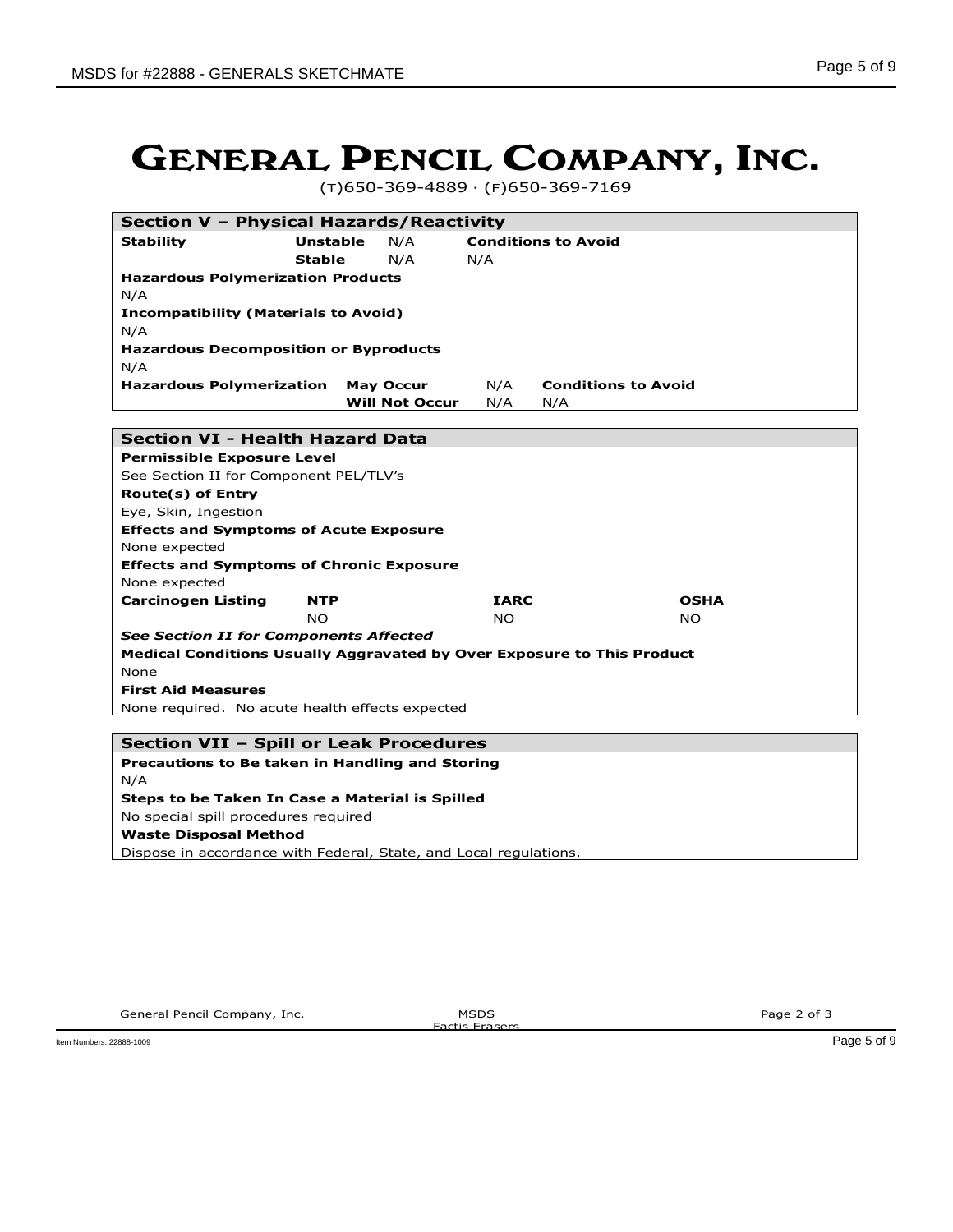(T)650-369-4889 · (F)650-369-7169

**Section VIII – Protective Equipment/Control Measures**

**Respiratory Protection and Special Ventilation Requirements** None

**Other Protective Equipment (Gloves, Goggles, Etc)**

None Required

#### **Work/Hygienic Practices**

None Required

\* U.S.G.P.O.: 1986 - 491 - 529/45775

\*\*This information sheet is for the consumer use of this product only. \*\*\*The information herein is given in good faith, but no warranty, expressed or implied, is made.

General Pencil Company, Inc. **MSDS** 

Factis Erasers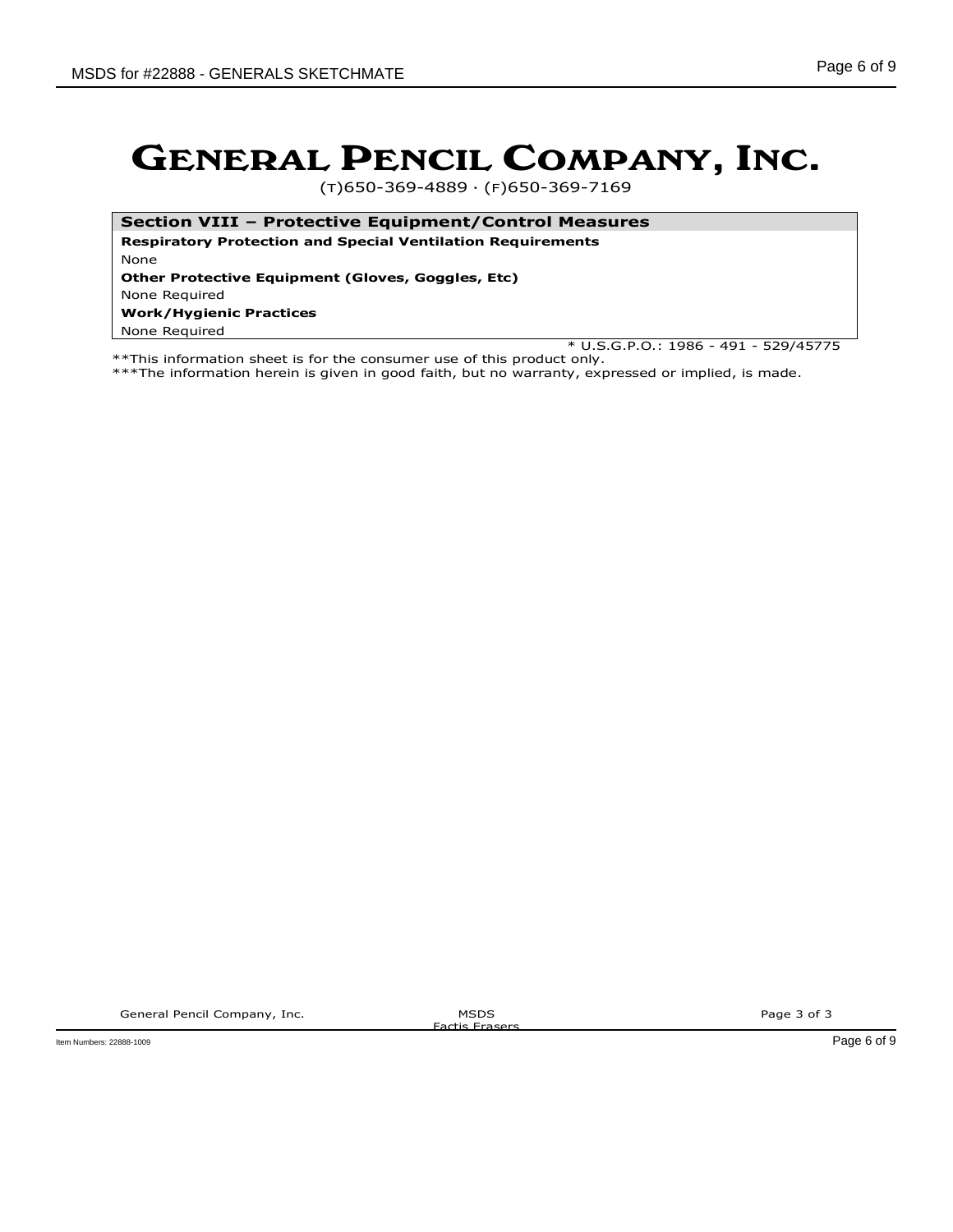(T)650-369-4889 · (F)650-369-7169

#### **Material Safety Data Sheet**

May be used to comply with OSHA's Hazard Communication Standard, 29 CFR 1910.1200. Standard must be consulted for specific requirements.

U.S. Department of Labor Occupational Safety and Health Administration (Non-Mandatory Form) Form Approved OMB No. 1218-0072



| Note: Blank spaces are not permitted. If<br>any item is not applicable, or no<br>information is available, the space must be<br>marked to indicate that. |
|----------------------------------------------------------------------------------------------------------------------------------------------------------|
|                                                                                                                                                          |
|                                                                                                                                                          |

#### **SECTION I**

**Manufacturer or Distributor's Name Emergency Telephone Number** General Pencil Company, Inc. 1-800-537-0734 **Address (Number, Street, City, State, and ZIP Code) Telephone Number for Information**

(NJ) 67 Fleet St., Jersey City, NJ 07306 (NJ) 1-201-653-5351 or (CA) 1-650-369-4889 (CA) 3160 Bay Rd., Redwood City, CA 94063 **Date Prepared** 09/04/17 **Signature of Preparer (optional)**

#### **Section II - Hazardous Ingredients/Identity Information Hazardous Components** *(Specific Chemical Identity; Common Name(s))* **OSHA PEL ACGIH TLV Other Limits Recommended % (optional)** N/A

| <b>Section III - Physical/Chemical Characteristics</b> |                            |                                         |              |  |  |
|--------------------------------------------------------|----------------------------|-----------------------------------------|--------------|--|--|
| <b>Boiling Point</b>                                   | N/A                        | Specific Gravity ( $H_2O = 1$ )         | N/A          |  |  |
| Vapor Pressure (mm Hg)                                 | N/A                        | <b>Melting Point</b>                    | N/A          |  |  |
| Vapor Density ( $AIR = 1$ )                            | N/A                        | Evaporation Rate (Butyl Acetate = $1$ ) | N/A          |  |  |
| <b>Solubility in Water</b>                             | N/A                        | <b>Reactivity in Water</b>              | Non-Reactive |  |  |
| <b>Appearance and Odor</b>                             | Wood cased pencil, no odor |                                         |              |  |  |

| <b>Section IV - Fire and Explosion Hazard Data</b> |                  |     |     |  |  |  |
|----------------------------------------------------|------------------|-----|-----|--|--|--|
| <b>Flash Point</b>                                 | <b>Flammable</b> |     |     |  |  |  |
| (Method Used)                                      | Limits           | LEL | UEL |  |  |  |
| N/A                                                | N/A              | N/A | N/A |  |  |  |
| <b>Extinguishing Media</b>                         |                  |     |     |  |  |  |
| No special media required.                         |                  |     |     |  |  |  |
| <b>Special Fire Fighting Procedures</b>            |                  |     |     |  |  |  |
| No special fire fighting procedures required.      |                  |     |     |  |  |  |
| <b>Unusual Fire and Explosion Hazards</b>          |                  |     |     |  |  |  |
| Not combustible.                                   |                  |     |     |  |  |  |
|                                                    |                  |     |     |  |  |  |

General Pencil Company, Inc. **MSDS** 

Charcoal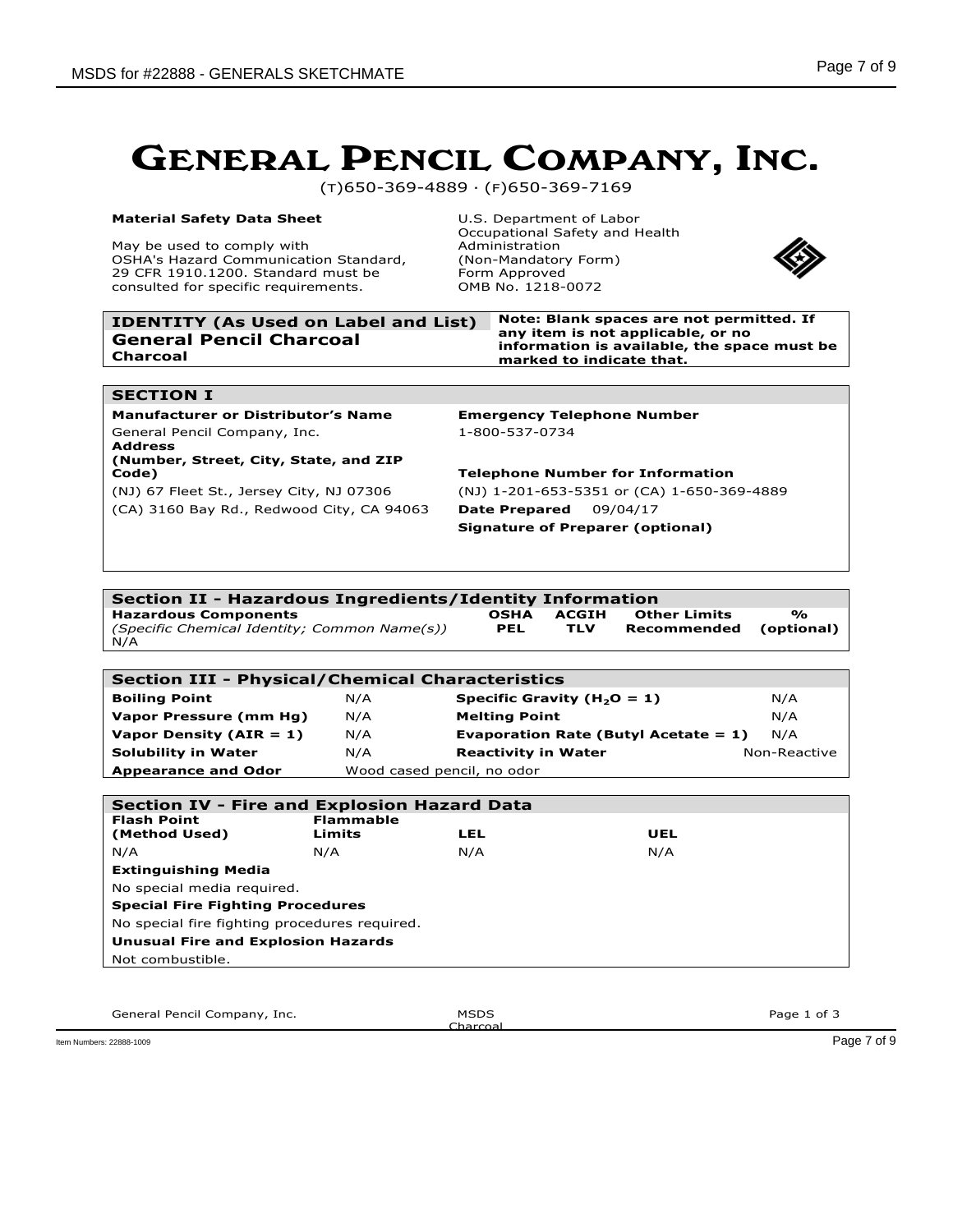(T)650-369-4889 · (F)650-369-7169

| <b>Section V - Reactivity Data</b>                                |                       |           |                            |                        |
|-------------------------------------------------------------------|-----------------------|-----------|----------------------------|------------------------|
| <b>Stability</b><br><b>Unstable</b><br><b>Conditions to Avoid</b> |                       |           |                            |                        |
| <b>Stable</b><br>X<br>N/A                                         |                       |           |                            |                        |
| <b>Incompatibility (Materials to Avoid)</b>                       |                       |           |                            |                        |
| N/A                                                               |                       |           |                            |                        |
| <b>Hazardous Decomposition or Byproducts</b>                      |                       |           |                            |                        |
| N/A                                                               |                       |           |                            |                        |
| <b>Hazardous Polymerization</b>                                   | <b>May Occur</b>      | N/A       | <b>Conditions to Avoid</b> |                        |
|                                                                   | <b>Will Not Occur</b> | N/A       | N/A                        |                        |
|                                                                   |                       |           |                            |                        |
| <b>Section VI - Health Hazard Data</b>                            |                       |           |                            |                        |
| Route(s) of Entry:                                                | Inhalation?           | Skin?     | Eyes?                      | Ingestion?             |
| <b>Health Hazards (Acute and Chronic)</b>                         |                       | X.        | X.                         | X.                     |
| None expected                                                     |                       |           |                            |                        |
| Carcinogenicity:                                                  | NTP?                  |           | <b>IARC Monographs?</b>    | <b>OSHA Regulated?</b> |
|                                                                   | <b>No</b>             | <b>No</b> |                            | No.                    |
| <b>Signs and Symptoms of Exposure</b>                             |                       |           |                            |                        |
| N/A                                                               |                       |           |                            |                        |
| <b>Medical Conditions Generally Aggravated by Exposure</b>        |                       |           |                            |                        |
| N/A                                                               |                       |           |                            |                        |
| <b>Emergency and First Aid Procedures</b>                         |                       |           |                            |                        |
| None Required                                                     |                       |           |                            |                        |
|                                                                   |                       |           |                            |                        |
| <b>Section VII - Precautions for Safe Handling and Use</b>        |                       |           |                            |                        |
| Steps to Be Taken in Case Material is Released or Spilled         |                       |           |                            |                        |
| None Required.                                                    |                       |           |                            |                        |
| <b>Waste Disposal Method</b>                                      |                       |           |                            |                        |
| Dispose in accordance with Federal, State, and Local regulations  |                       |           |                            |                        |
| Precautions to Be taken in Handling and Storing                   |                       |           |                            |                        |
| None required.                                                    |                       |           |                            |                        |
| <b>Other Precautions</b>                                          |                       |           |                            |                        |

None required.

Charcoal